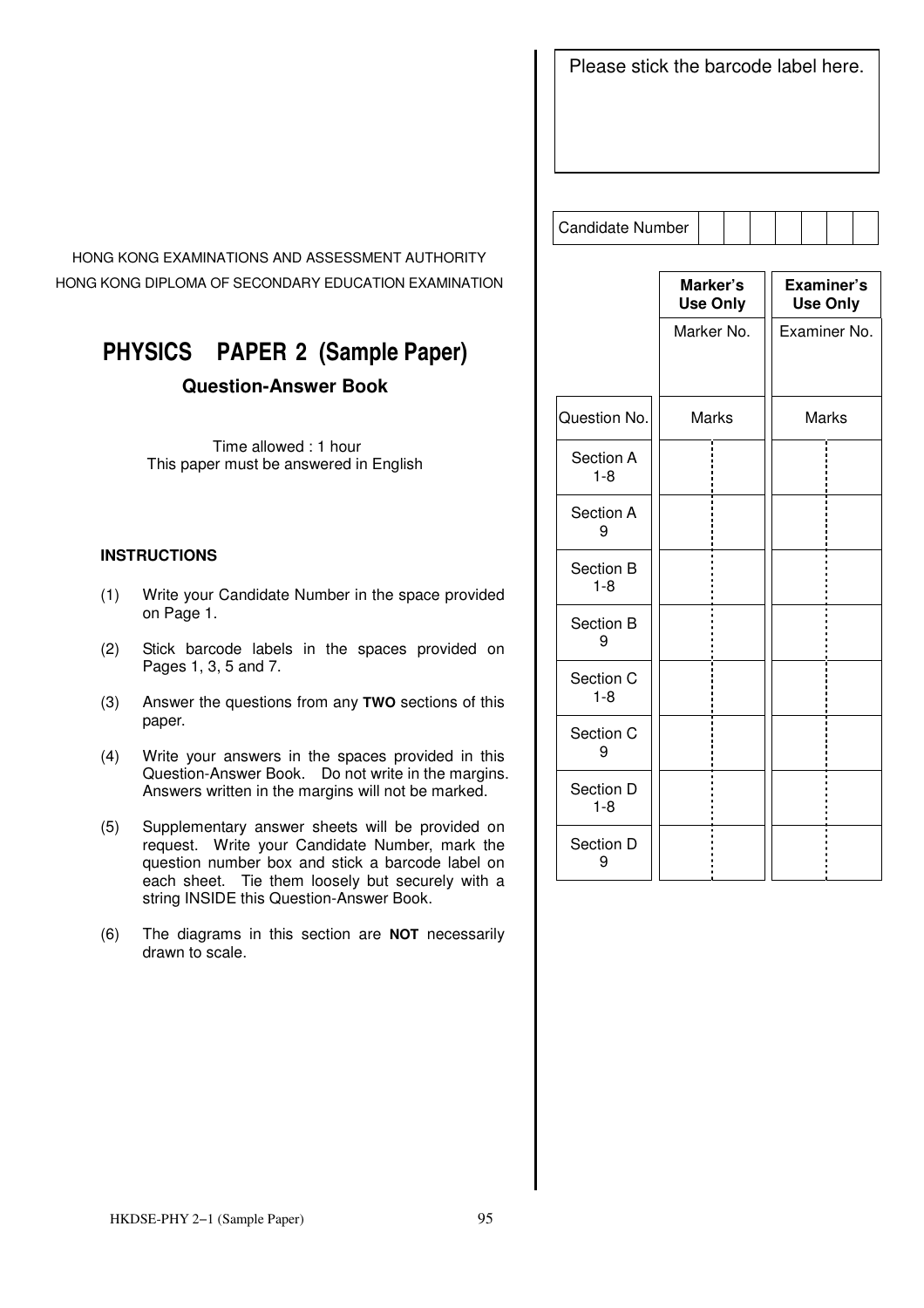## **Section A : Astronomy and Space Science**

- Given : 1 astronomical unit =  $1.50 \times 10^{11}$  m 1 parsec =  $3.08 \times 10^{16}$  m = 3.26 ly 1 light year =  $9.46 \times 10^{15}$  m
- A1. Which of the following is **NOT** contained in the astronomical object shown in the figure ?



|   | Cluster of galaxies |
|---|---------------------|
| B | <b>Nebula</b>       |

C. Star

Answers written in the margins will not be marked.

Answers written in the margins will not be marked.

D. Star cluster

Answer :

- A2. Hong Kong's longitude and latitude are 114.1°E and 22.3°N respectively. What is the altitude of the north celestial pole when observed in Hong Kong ?
	- A. 22.3° B. 65.9° C. 67.7° D. 114.1<sup>°</sup>

Answer :

- A3. Which of the following statements concerning the celestial sphere model can be used to explain why stars in the east are rising and stars in the west are setting ?
	- A. The celestial sphere rotates from west to east with a period of a day.
	- B. The celestial sphere rotates from east to west with a period of a day.<br>C. Stars move on the celestial sphere from west to east with a period of
	- Stars move on the celestial sphere from west to east with a period of a year.
	- D. Stars move on the celestial sphere from east to west with a period of a year.

Answer :

- A4. According to the Ptolemy's geocentric model,
	- A. Jupiter moves in a circular orbit around the Earth.
	- B. The Earth-Venus distance is always smaller than the Earth-Sun distance.
	- C. The Earth-Mars distance is always smaller than the Earth-Sun distance.
	- D. It is not possible to observe Jupiter at mid-night.

Answer :

Answers written in the margins will not be marked.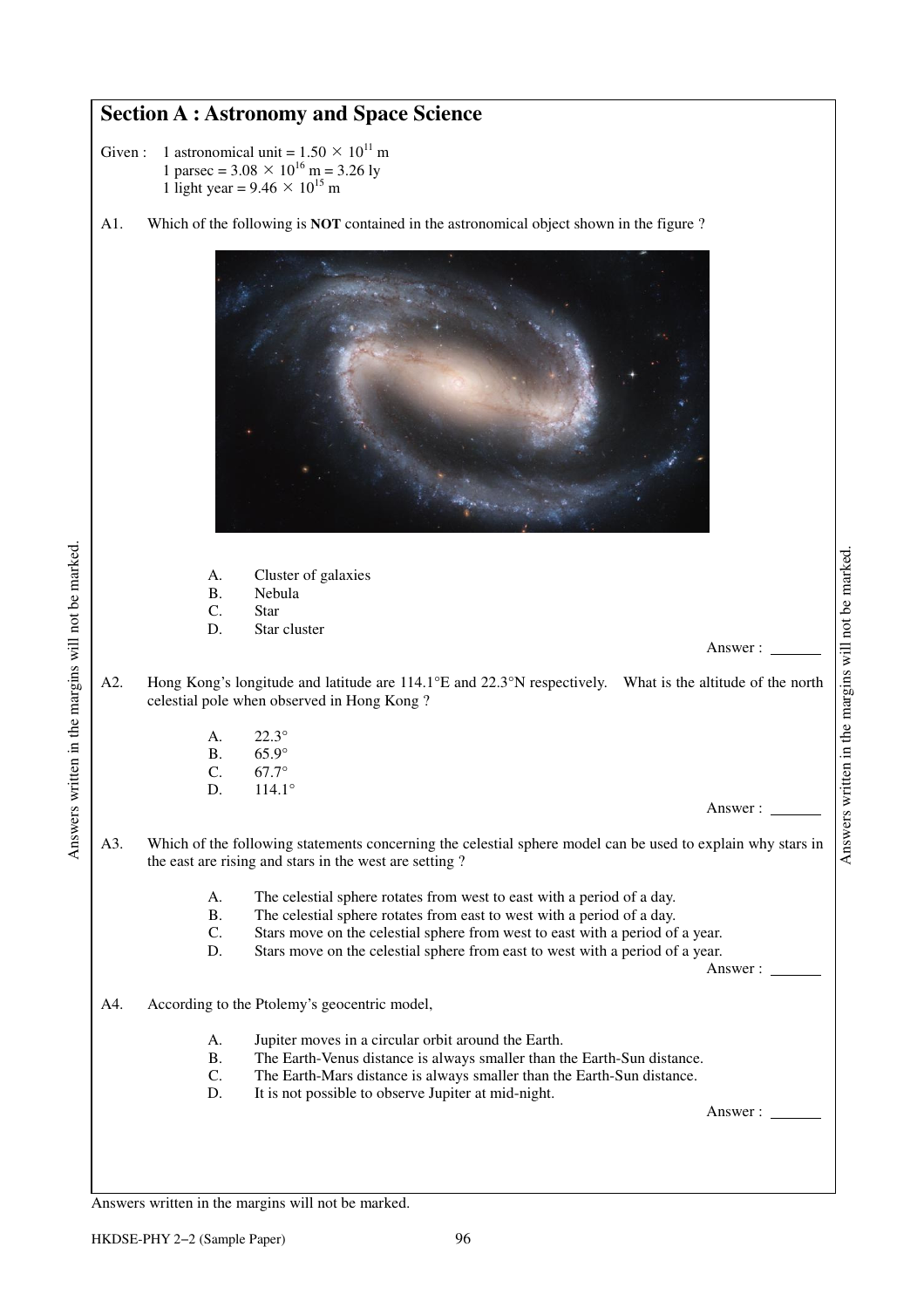| A.<br><b>B.</b><br>C.<br>D. | Planets move around stars in elliptical orbits.<br>Comets move around the Sun in elliptical orbits.<br>semi-major axis around the Sun. |                                                                                                                                                                                                                                                                                                                                                                                                                                                                                                                                                                                                                                                                    |
|-----------------------------|----------------------------------------------------------------------------------------------------------------------------------------|--------------------------------------------------------------------------------------------------------------------------------------------------------------------------------------------------------------------------------------------------------------------------------------------------------------------------------------------------------------------------------------------------------------------------------------------------------------------------------------------------------------------------------------------------------------------------------------------------------------------------------------------------------------------|
|                             |                                                                                                                                        | Answer:                                                                                                                                                                                                                                                                                                                                                                                                                                                                                                                                                                                                                                                            |
| period?                     |                                                                                                                                        |                                                                                                                                                                                                                                                                                                                                                                                                                                                                                                                                                                                                                                                                    |
| А.<br><b>B.</b><br>C.       | 6.9 <sub>yr</sub><br>18 <sub>yr</sub><br>76 yr                                                                                         |                                                                                                                                                                                                                                                                                                                                                                                                                                                                                                                                                                                                                                                                    |
| D.                          | 200 <sub>yr</sub>                                                                                                                      | Answer:                                                                                                                                                                                                                                                                                                                                                                                                                                                                                                                                                                                                                                                            |
|                             |                                                                                                                                        |                                                                                                                                                                                                                                                                                                                                                                                                                                                                                                                                                                                                                                                                    |
|                             |                                                                                                                                        |                                                                                                                                                                                                                                                                                                                                                                                                                                                                                                                                                                                                                                                                    |
| А.                          | supernova.                                                                                                                             |                                                                                                                                                                                                                                                                                                                                                                                                                                                                                                                                                                                                                                                                    |
| C.                          | blue giant star.                                                                                                                       |                                                                                                                                                                                                                                                                                                                                                                                                                                                                                                                                                                                                                                                                    |
| D.                          | red giant star.                                                                                                                        | Answer:                                                                                                                                                                                                                                                                                                                                                                                                                                                                                                                                                                                                                                                            |
|                             |                                                                                                                                        |                                                                                                                                                                                                                                                                                                                                                                                                                                                                                                                                                                                                                                                                    |
| A.<br><b>B.</b><br>C.<br>D. | 14 times the radius of the Sun<br>21 times the radius of the Sun<br>70 times the radius of the Sun<br>4900 times the radius of the Sun |                                                                                                                                                                                                                                                                                                                                                                                                                                                                                                                                                                                                                                                                    |
|                             |                                                                                                                                        | Answer : $\_\_$                                                                                                                                                                                                                                                                                                                                                                                                                                                                                                                                                                                                                                                    |
|                             |                                                                                                                                        |                                                                                                                                                                                                                                                                                                                                                                                                                                                                                                                                                                                                                                                                    |
|                             | The star is a<br><b>B.</b>                                                                                                             | Which statement is <b>INCORRECT</b> ?<br>The cube of the orbital period of a planet is proportional to the square of the length of its<br>For a given planet orbiting around the Sun, the speed of the planet increases as its distance<br>from the Sun decreases.<br>The average of the closest and farthest distances of a comet from the Sun is 18 AU. What is its orbital<br>(For Questions 7 and 8) A star has a luminosity 1000 times that of the Sun and its surface<br>temperature is 3900 K.<br>white dwarf.<br>What is the radius of the star ? (Assume that the surface temperature of the Sun is 5800 K and that all stars<br>are blackbody emitters.) |

Answers written in the margins will not be marked.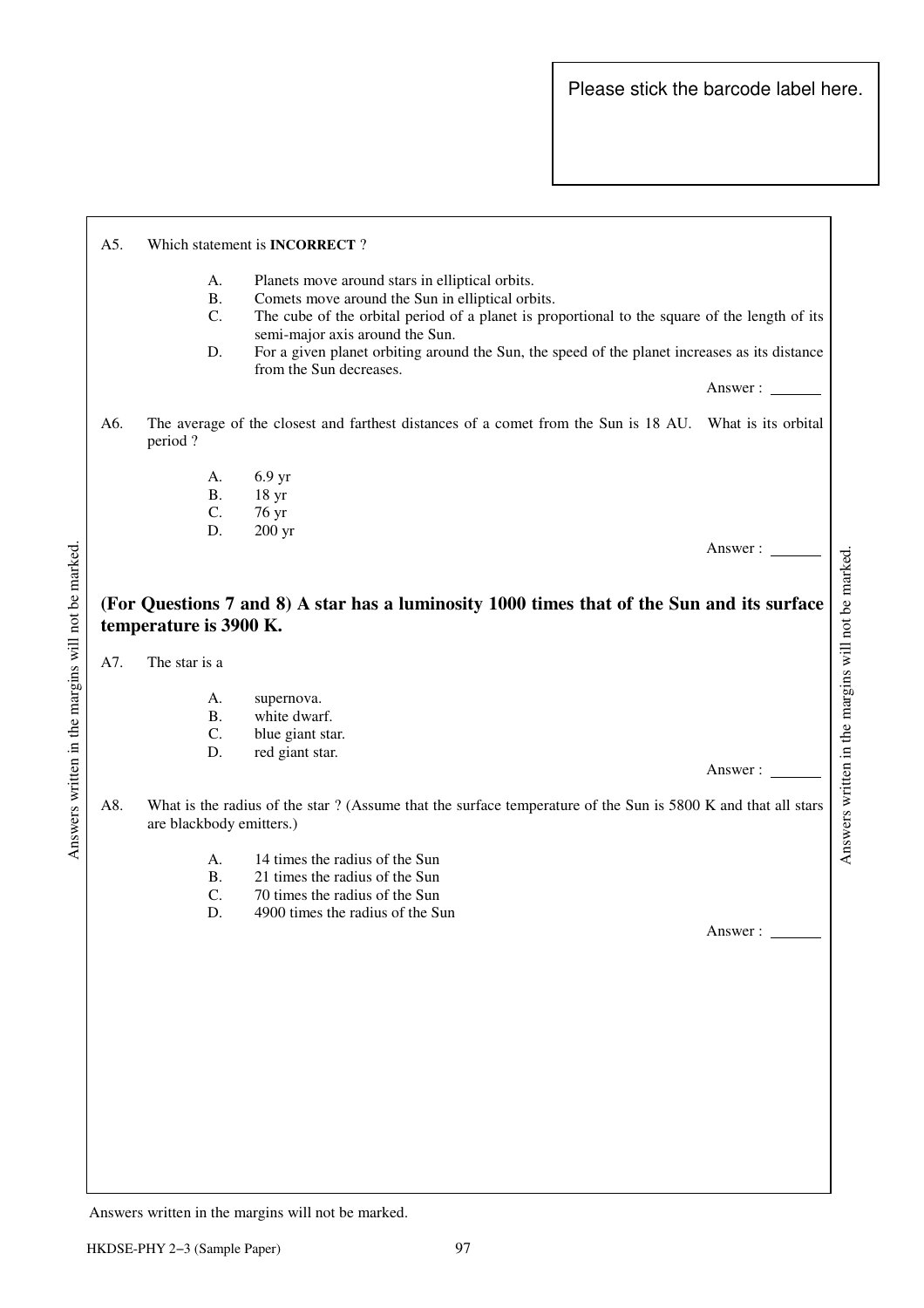A9. The Crab Nebula is an expanding, roughly spherical shell of gas in the constellation Taurus. According to a recent study, its average apparent angular size is 5.8 arc minute. The whole nebula has negligible velocity relative to the Earth, and the nebula is at a distance of 2000 pc from the Earth. The wavelength of an O III spectral line found in the spectrum of the light emitted by the gas moving towards the Earth from around the middle part of the Crab Nebula is 374.13 nm along the line of sight of an observer on the Earth. The wavelength of the same spectral line observed in the laboratory is 375.99 nm.



 (a) What is the radius of the Crab Nebula ? Give your answer to two significant figures in parsecs. (2 marks)



Answers written in the margins will not be marked. Answers written in the margins will not be marked.

Answers written in the margins will not be marked.

Answers written in the margins will not be marked.

Answers written in the margins will not be marked.

 $\overline{a}$ 

 $\overline{a}$ 

 $\overline{a}$ 

 $\overline{a}$ 

 $\overline{a}$ 

 $\overline{a}$ 

 $\overline{a}$ 

 $\overline{a}$ 

 $\overline{a}$ 

 $\overline{a}$ 

 $\overline{a}$ 

 $\overline{a}$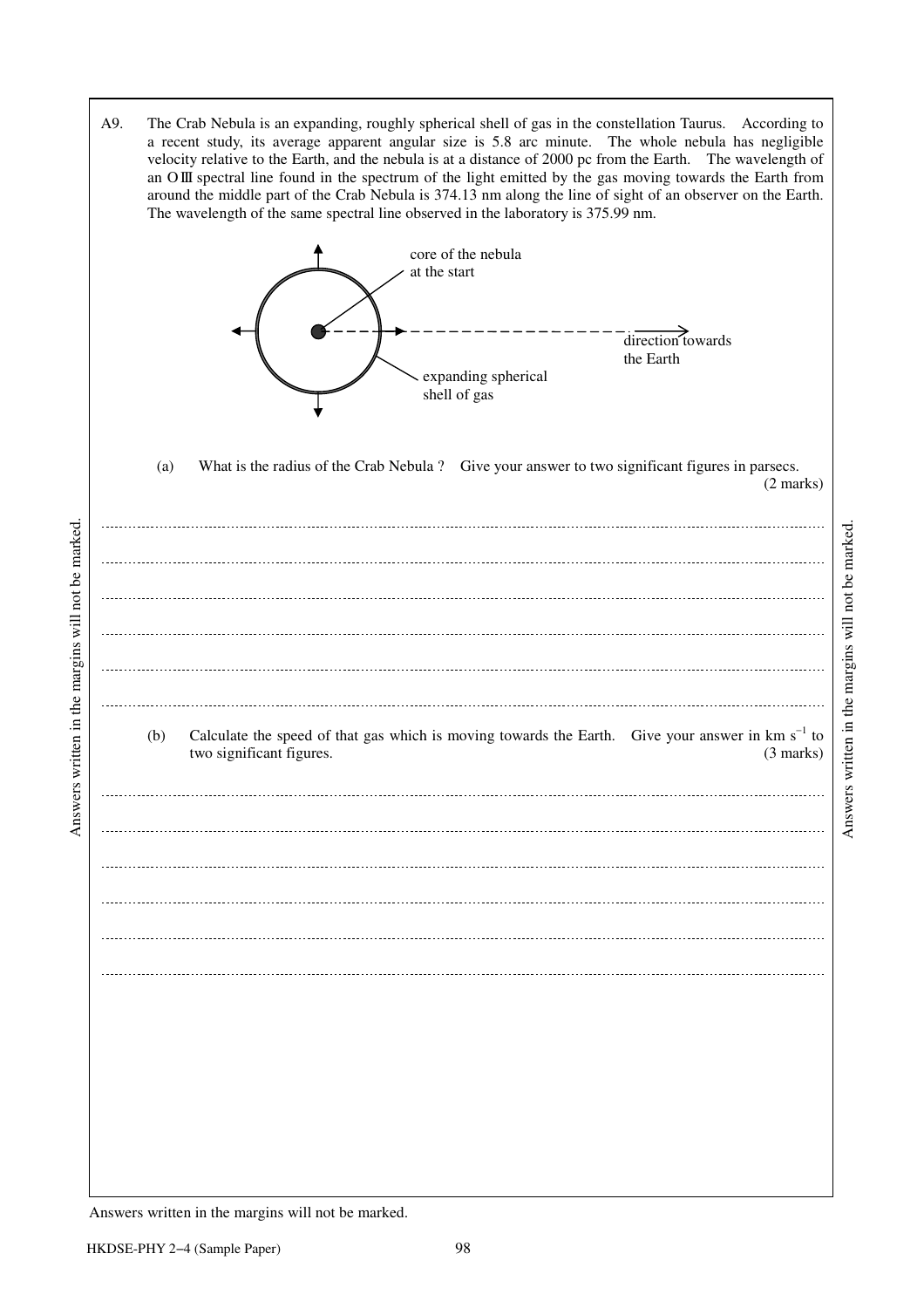| A9.<br>(c)<br>(i) | The Crab Nebula was formed by the explosion of a star whose size was negligible compared<br>with the present size of the nebula. Estimate the age of the Crab Nebula. Give your<br>answer to two significant figures in years. State the assumption made in your calculation.<br>$(3 \text{ marks})$                                           |
|-------------------|------------------------------------------------------------------------------------------------------------------------------------------------------------------------------------------------------------------------------------------------------------------------------------------------------------------------------------------------|
|                   |                                                                                                                                                                                                                                                                                                                                                |
|                   |                                                                                                                                                                                                                                                                                                                                                |
|                   |                                                                                                                                                                                                                                                                                                                                                |
|                   |                                                                                                                                                                                                                                                                                                                                                |
|                   |                                                                                                                                                                                                                                                                                                                                                |
|                   |                                                                                                                                                                                                                                                                                                                                                |
|                   |                                                                                                                                                                                                                                                                                                                                                |
|                   |                                                                                                                                                                                                                                                                                                                                                |
|                   |                                                                                                                                                                                                                                                                                                                                                |
|                   |                                                                                                                                                                                                                                                                                                                                                |
| (ii)              | Answers written in the margins will not be marked.<br>Actually, the Chinese observed the stellar explosion which created the Crab Nebula in<br>1054 A.D. and so we know that its age is about 950 years. Give a possible reason to explain<br>why the Crab Nebula's age estimated in $(c)(i)$ is longer than 950 years.<br>$(2 \text{ marks})$ |
|                   |                                                                                                                                                                                                                                                                                                                                                |
|                   |                                                                                                                                                                                                                                                                                                                                                |
|                   |                                                                                                                                                                                                                                                                                                                                                |
|                   |                                                                                                                                                                                                                                                                                                                                                |
|                   |                                                                                                                                                                                                                                                                                                                                                |
|                   |                                                                                                                                                                                                                                                                                                                                                |
|                   |                                                                                                                                                                                                                                                                                                                                                |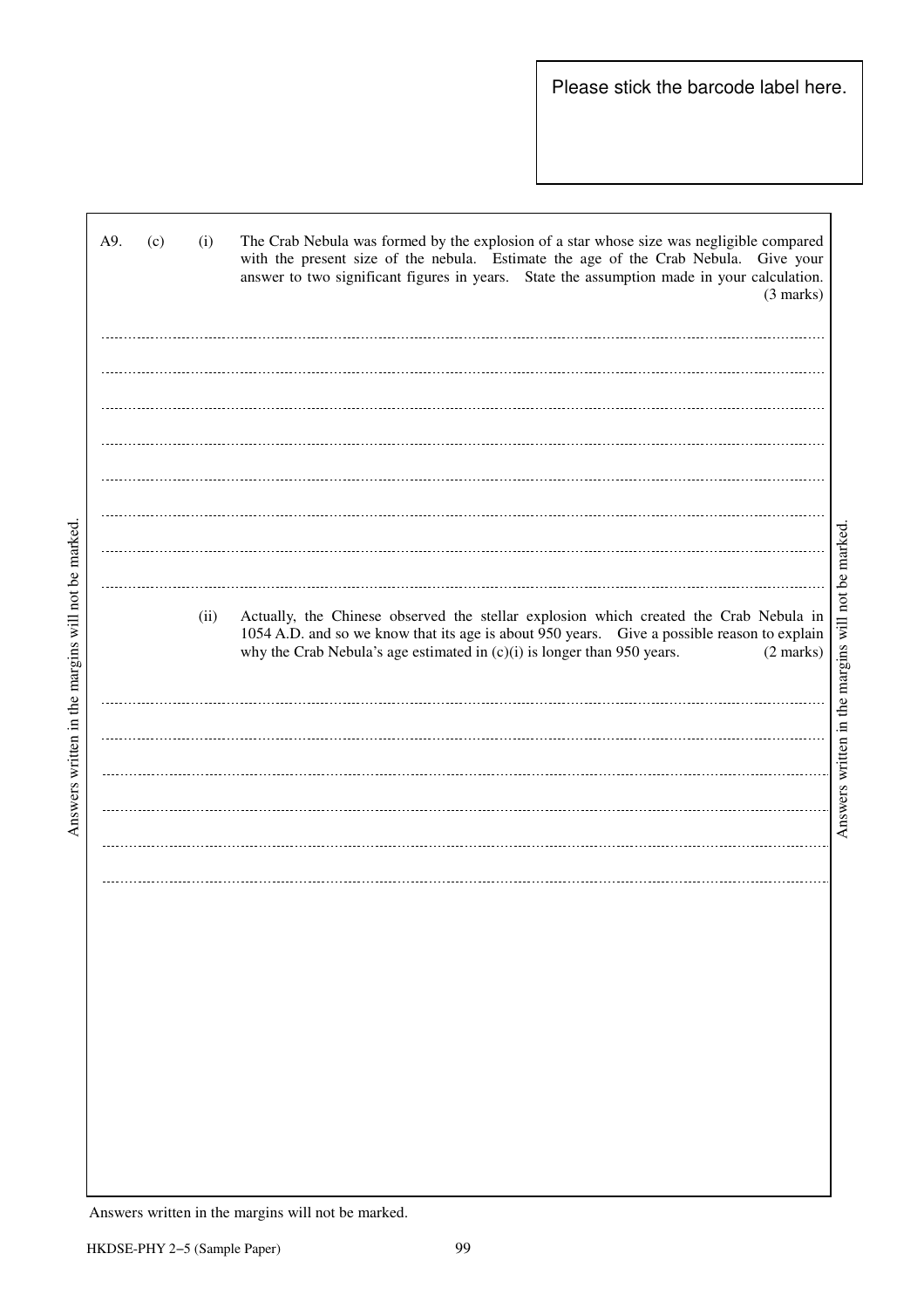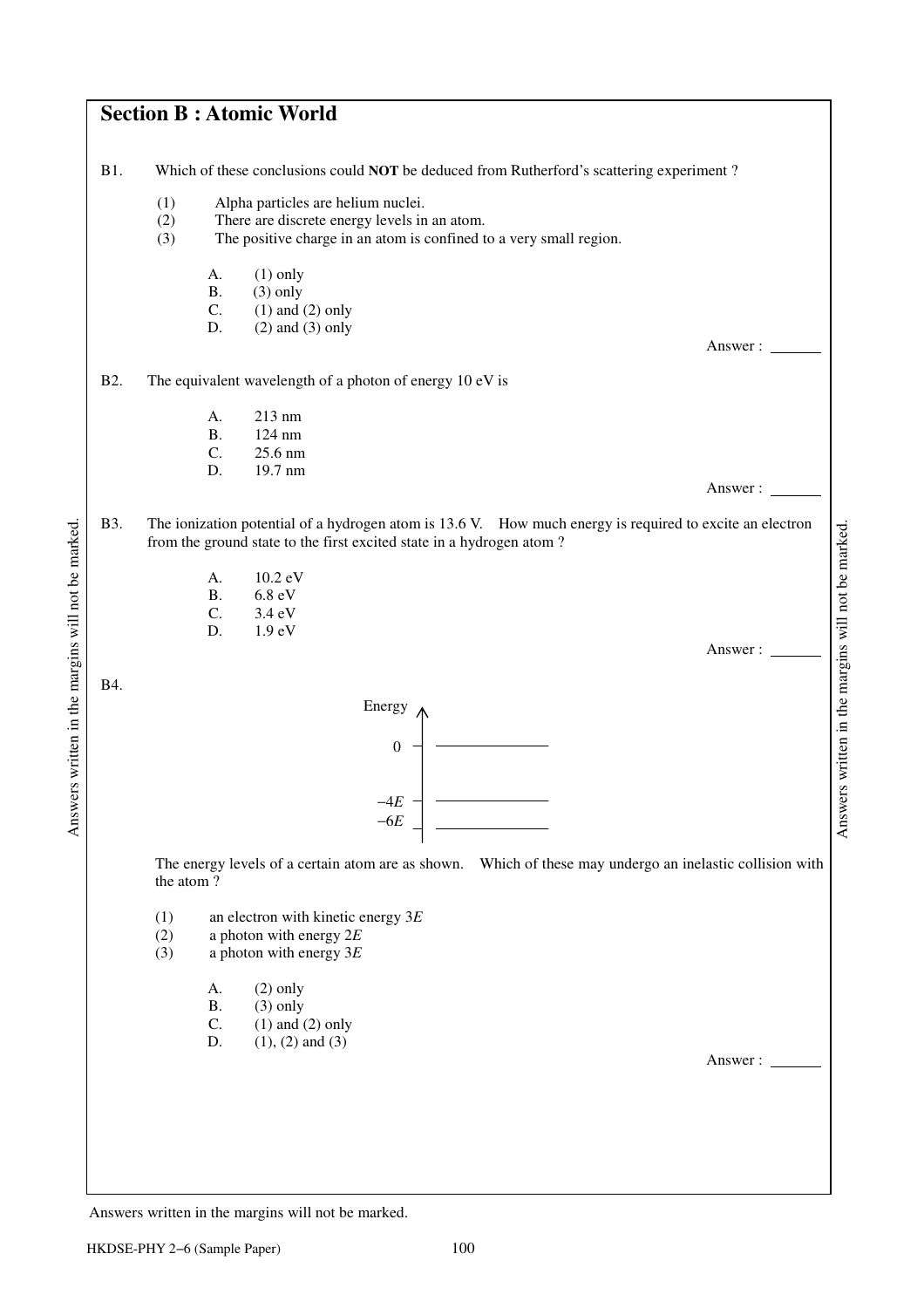- B5. In an experiment on the photoelectric effect, a beam of monochromatic light is directed onto a metal plate to liberate electrons. The velocity of the fastest photoelectrons emitted is
	- A. directly proportional to the frequency of the incident light.
	- B. directly proportional to the intensity of the incident light.
	- C. independent of the nature of metal.
	- D. independent of the intensity of the incident light.

Answer :

B6. The work function *W* of five metals are tabulated below.

| Metal          | Caesium | Barium |     | Calcium   Magnesium   Beryllium |     |
|----------------|---------|--------|-----|---------------------------------|-----|
| $W/10^{-19}$ J | 3.4     | 4.0    | 4.6 | 5.9                             | 8.0 |

 When monochromatic light of wavelength 400 nm is incident on each of the metals, how many of them Answers written in the margins will not be marked. Answers written in the margins will not be marked. would exhibit photoelectric emission ?

 A. 1 **B.** 2 C. 3 D. 4

Answers written in the margins will not be marked.

Answers written in the margins will not be marked.

Answer :

Answer :

#### B7. Which of the following statements is/are correct ?

- (1) Photoelectric effect is an evidence that light possesses particle nature.
- (2) Electron diffraction suggests that electrons can behave like waves.
- (3) The line spectrum of atomic hydrogen suggests that the atom has discrete energy levels.
	- A. (1) and (2) only
	- B.  $(2)$  and  $(3)$  only
	- C. (1) and (3) only<br>D. (1), (2) and (3)  $(1), (2)$  and  $(3)$
	-
- B8. Graphite is a conductor because of the 'delocalization' of electrons. Where are these delocalized electrons ?
	- A. formed on the surface of graphite.
	- B. formed within the carbon layers of graphite.
	- C. formed homogeneously within graphite.<br>D. formed in a 'sea' of positive ions.
	- formed in a 'sea' of positive ions.

Answer :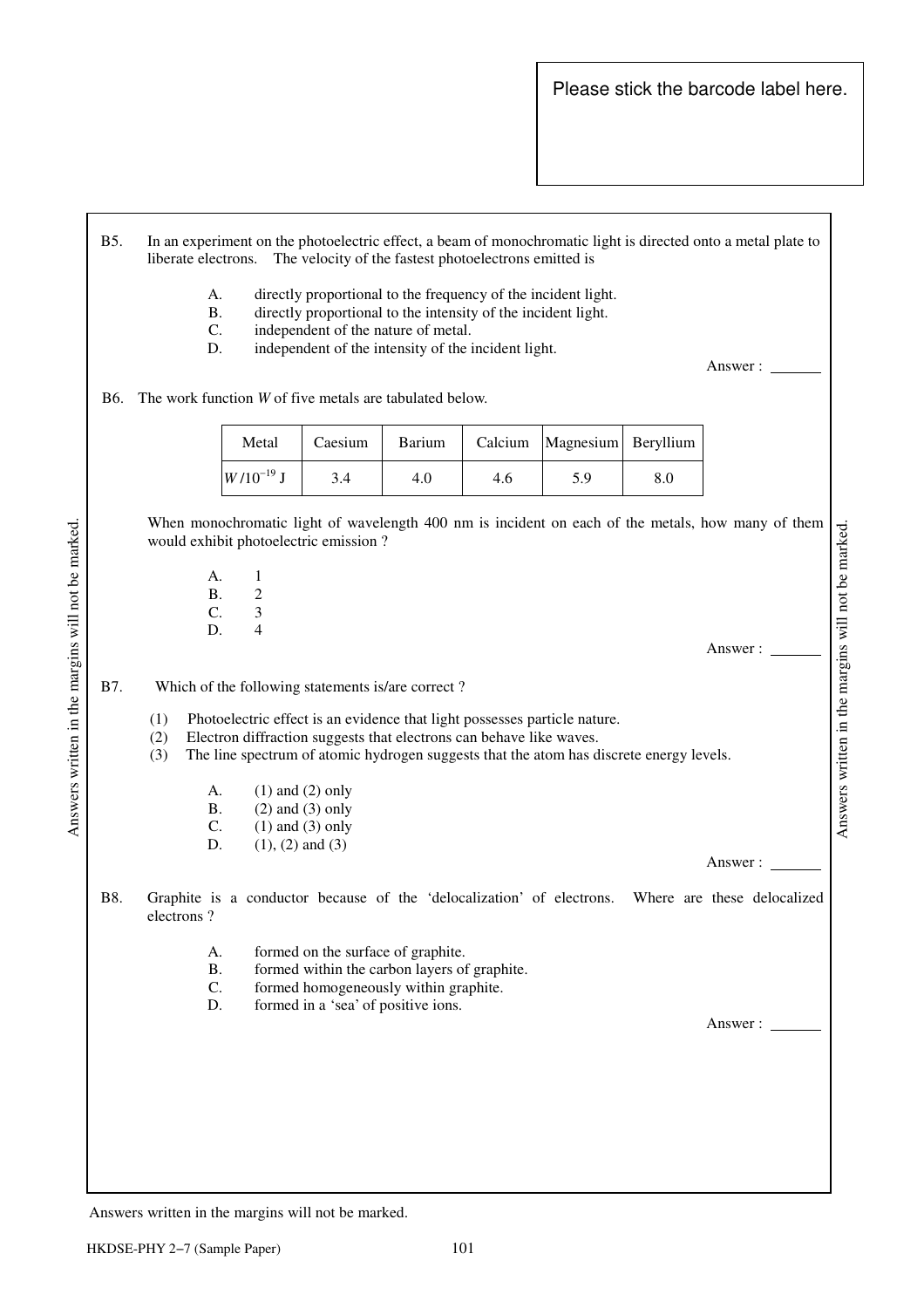| B9. | (a) | An electron is accelerated from rest through a potential difference $V$ (in V). Show that its final de<br>Broglie wavelength $\lambda$ (in nm) is given by $\lambda \approx \frac{1.23}{\sqrt{V}}$ .<br>(2 marks) |  |  |  |  |
|-----|-----|-------------------------------------------------------------------------------------------------------------------------------------------------------------------------------------------------------------------|--|--|--|--|
|     |     |                                                                                                                                                                                                                   |  |  |  |  |
|     |     |                                                                                                                                                                                                                   |  |  |  |  |
|     |     |                                                                                                                                                                                                                   |  |  |  |  |
|     |     |                                                                                                                                                                                                                   |  |  |  |  |
|     |     |                                                                                                                                                                                                                   |  |  |  |  |
|     |     |                                                                                                                                                                                                                   |  |  |  |  |
|     |     |                                                                                                                                                                                                                   |  |  |  |  |
|     | (b) | In a transmission electron microscope (TEM), electrons are accelerated by a potential difference of<br>50 kV.                                                                                                     |  |  |  |  |
|     |     | Estimate the final de Broglie wavelength of the electrons.<br>(i)<br>$(1$ mark $)$                                                                                                                                |  |  |  |  |
|     |     |                                                                                                                                                                                                                   |  |  |  |  |
|     |     |                                                                                                                                                                                                                   |  |  |  |  |
|     |     |                                                                                                                                                                                                                   |  |  |  |  |
|     |     |                                                                                                                                                                                                                   |  |  |  |  |
|     |     | Describe how the electrons are focused in the TEM and explain how the image of the sample<br>(ii)<br>is formed.<br>(3 marks)                                                                                      |  |  |  |  |
|     |     |                                                                                                                                                                                                                   |  |  |  |  |
|     |     |                                                                                                                                                                                                                   |  |  |  |  |
|     |     |                                                                                                                                                                                                                   |  |  |  |  |
|     |     |                                                                                                                                                                                                                   |  |  |  |  |
|     |     |                                                                                                                                                                                                                   |  |  |  |  |
|     |     |                                                                                                                                                                                                                   |  |  |  |  |
|     |     |                                                                                                                                                                                                                   |  |  |  |  |
|     |     | Suggest ONE method to increase the resolving power of the TEM. Explain.<br>$(2 \text{ marks})$<br>(iii)                                                                                                           |  |  |  |  |
|     |     |                                                                                                                                                                                                                   |  |  |  |  |
|     |     |                                                                                                                                                                                                                   |  |  |  |  |
|     |     |                                                                                                                                                                                                                   |  |  |  |  |
|     |     |                                                                                                                                                                                                                   |  |  |  |  |
|     |     |                                                                                                                                                                                                                   |  |  |  |  |
|     | (c) | State ONE daily life application of nanotechnology and discuss any potential health risks associated<br>with it.                                                                                                  |  |  |  |  |
|     |     | $(2 \text{ marks})$                                                                                                                                                                                               |  |  |  |  |
|     |     |                                                                                                                                                                                                                   |  |  |  |  |
|     |     |                                                                                                                                                                                                                   |  |  |  |  |
|     |     |                                                                                                                                                                                                                   |  |  |  |  |
|     |     |                                                                                                                                                                                                                   |  |  |  |  |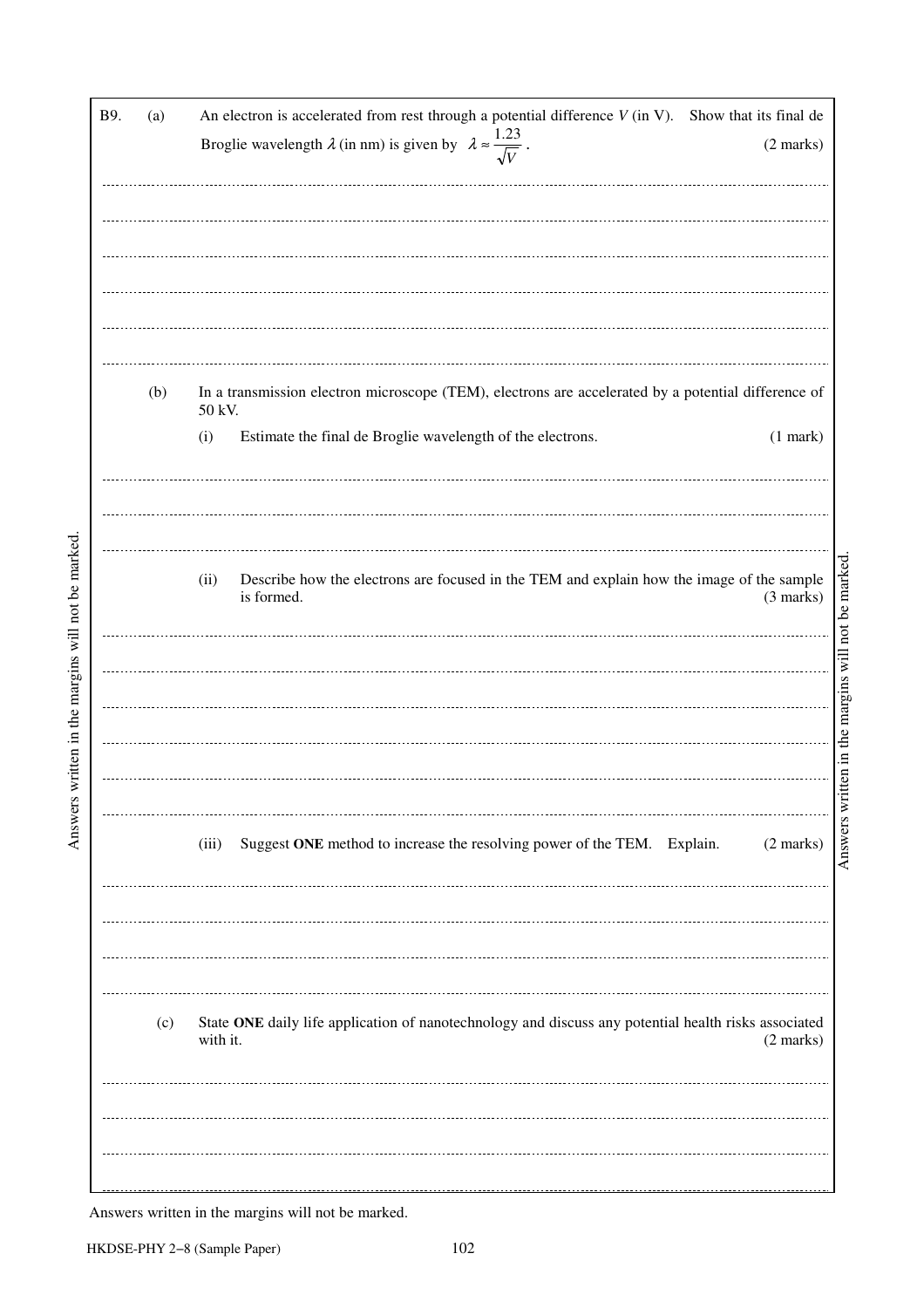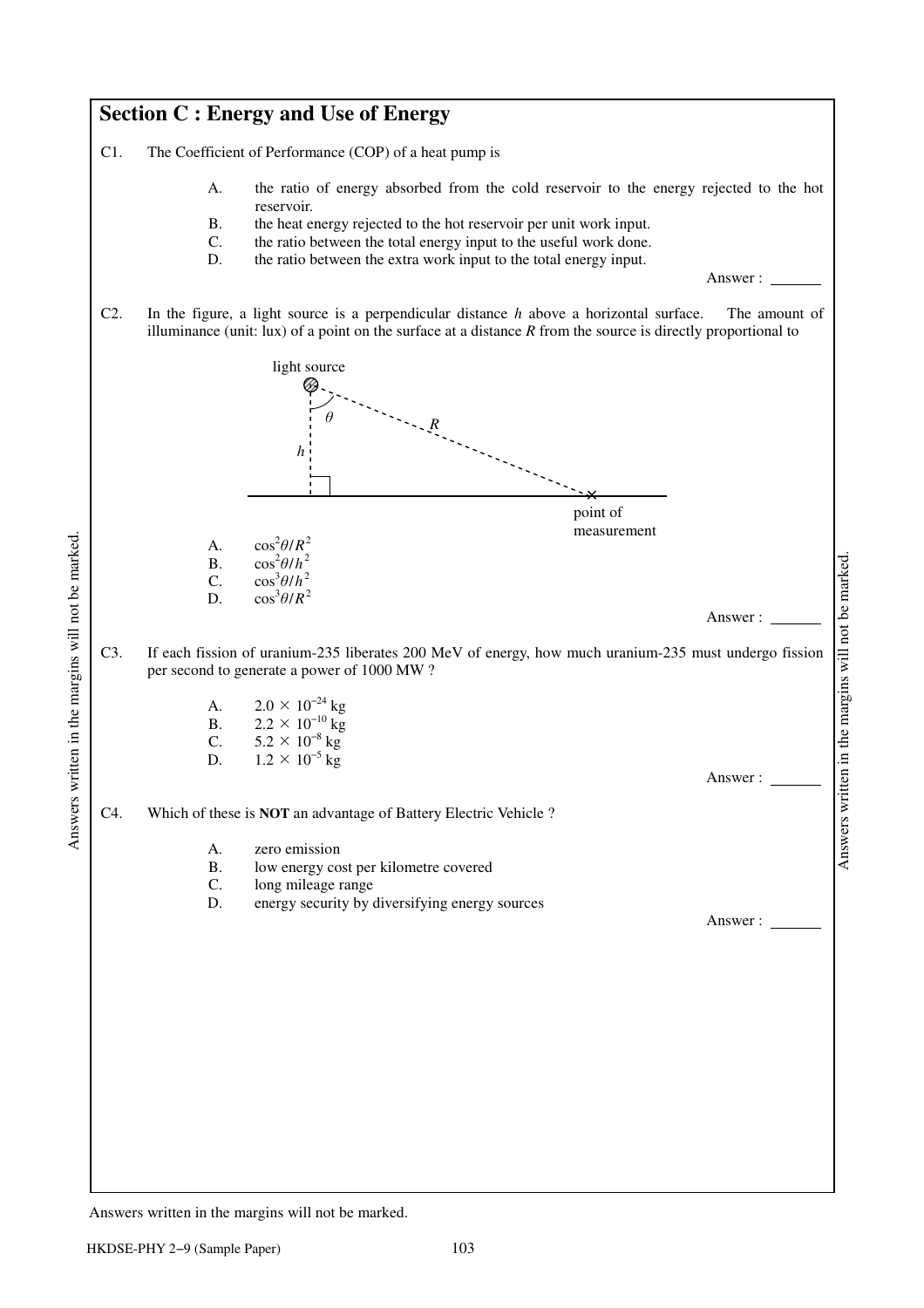| C5.              | Which of these actions reduces the heat gained in the summer by buildings in Hong Kong?                                                                                                                                                                |                                   |
|------------------|--------------------------------------------------------------------------------------------------------------------------------------------------------------------------------------------------------------------------------------------------------|-----------------------------------|
|                  | Increase the OTTV values of the building envelope<br>A.<br>Apply solar films on windows to reduce solar heat gain<br><b>B.</b><br>C.<br>Minimise internal heat gain from indoor activities<br>Improve the air-tightness of the building envelope<br>D. | Answer : $\overline{\phantom{a}}$ |
| C <sub>6</sub> . | The solar constant is 1367 W $m^{-2}$ (power per unit area from the Sun reaching the outer atmosphere) and the<br>Earth-Sun distance is $1.50 \times 10^{11}$ m (i.e. 1 AU), estimate the total radiation power of the Sun.                            |                                   |
|                  | $3.9 \times 10^{26}$ W<br>А.<br>$3.2 \times 10^{25}$ W<br><b>B.</b><br>$2.3 \times 10^{25}$ W<br>7.7 $\times 10^{24}$ W<br>$\mathsf{C}$ .<br>D.                                                                                                        | Answer:                           |
| C7.              | In estimating the maximum power available from a wind turbine, what is assumed to true?                                                                                                                                                                |                                   |
|                  | The density of air is constant.<br>(1)<br>The direction of wind relative to the orientation of the turbine is unchanged.<br>(2)<br>(3)<br>The area swept by the turbine is constant.                                                                   |                                   |
|                  | $(1)$ and $(2)$ only<br>А.<br>$(2)$ and $(3)$ only<br><b>B.</b><br>C.<br>$(1)$ and $(3)$ only<br>$(1), (2)$ and $(3)$<br>D.                                                                                                                            | Answer :                          |
| C8.              | A fuel cell cannot be classified as a Renewable Energy Source because                                                                                                                                                                                  |                                   |
|                  | it is a secondary energy source.<br>А.<br>its supply is limited.<br><b>B.</b><br>it is from fossil sources.<br>C.<br>the time scale for regeneration is too long.<br>D.                                                                                | Answer:                           |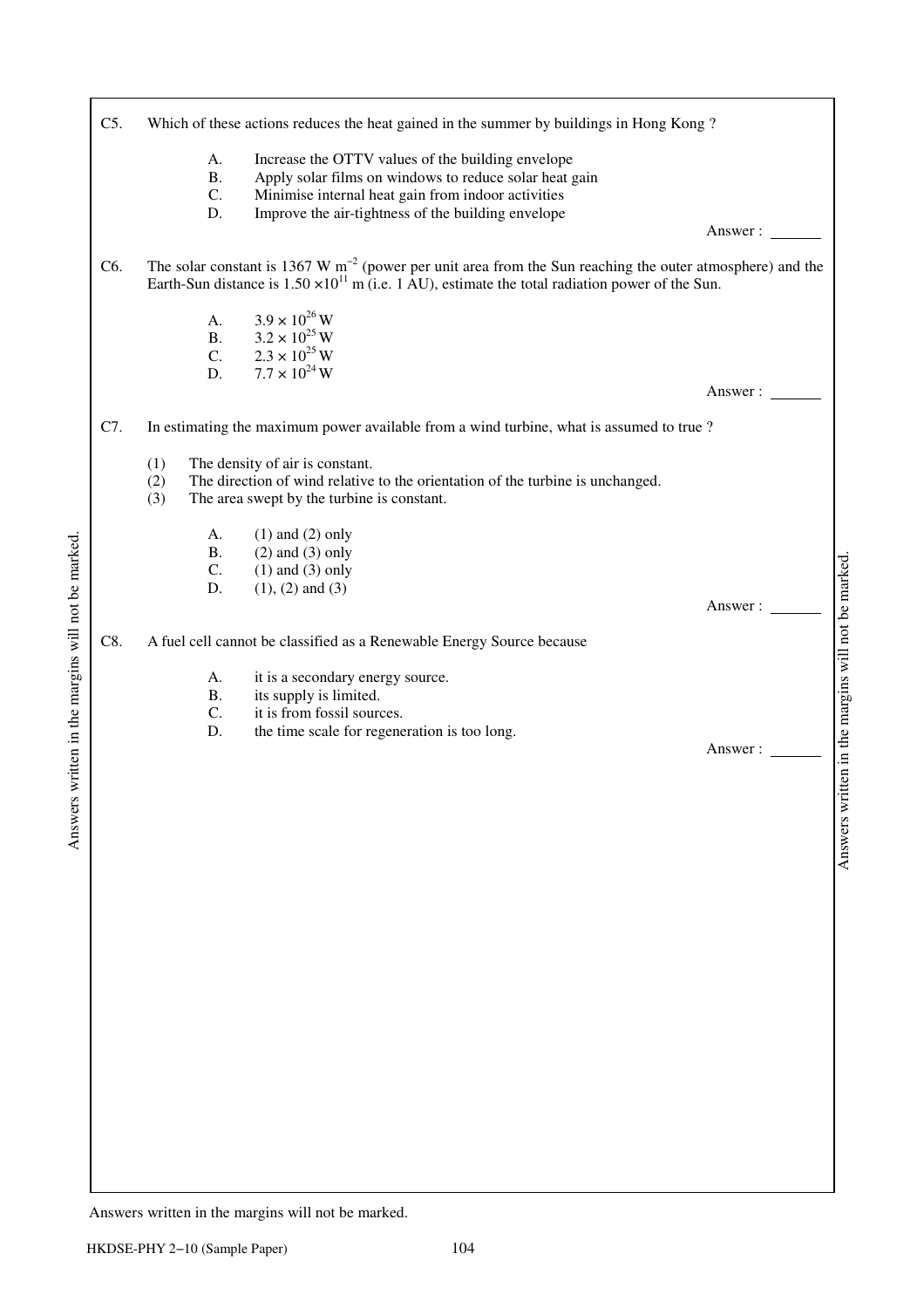|     |       |                                   | conversion efficiencies and costs are tabulated below:                                                                                                                                                                                                         |                 |                     |
|-----|-------|-----------------------------------|----------------------------------------------------------------------------------------------------------------------------------------------------------------------------------------------------------------------------------------------------------------|-----------------|---------------------|
|     |       | Cooking device                    | Conversion efficiency                                                                                                                                                                                                                                          | Cost            |                     |
|     |       | Gas cooker                        | 40%                                                                                                                                                                                                                                                            | \$0.25 per MJ   |                     |
|     |       | Induction cooker                  | 75%                                                                                                                                                                                                                                                            | \$0.90 per kW h |                     |
|     | (i)   |                                   | Explain how an induction cooker generates heat in a cooking vessel placed on it.                                                                                                                                                                               |                 | $(2 \text{ marks})$ |
|     |       |                                   |                                                                                                                                                                                                                                                                |                 |                     |
|     | (ii)  | induction cookers.                | Give a reason why the conversion efficiency of gas cookers is much lower than that of                                                                                                                                                                          |                 | $(1$ mark)          |
|     |       |                                   |                                                                                                                                                                                                                                                                |                 |                     |
|     | (iii) |                                   | If a gas cooker and an induction cooker are used to heat up 1 kg of water at room temperature<br>of 25°C to boiling. Calculate the cost of doing this for each cooker.<br>Given : specific heat capacity of water = 4200 J kg <sup>-1</sup> °C <sup>-1</sup> . |                 | $(4$ marks)         |
|     |       |                                   |                                                                                                                                                                                                                                                                |                 |                     |
|     |       |                                   |                                                                                                                                                                                                                                                                |                 |                     |
| (b) |       | TWO disadvantages of such a move. | The European Commission is preparing to replace incandescent light bulbs across most of Europe by<br>compact fluorescent light bulbs (CFLs) or light emitting diodes (LEDs). State TWO advantages and                                                          |                 | $(3 \text{ marks})$ |
|     |       |                                   |                                                                                                                                                                                                                                                                |                 |                     |
|     |       |                                   |                                                                                                                                                                                                                                                                |                 |                     |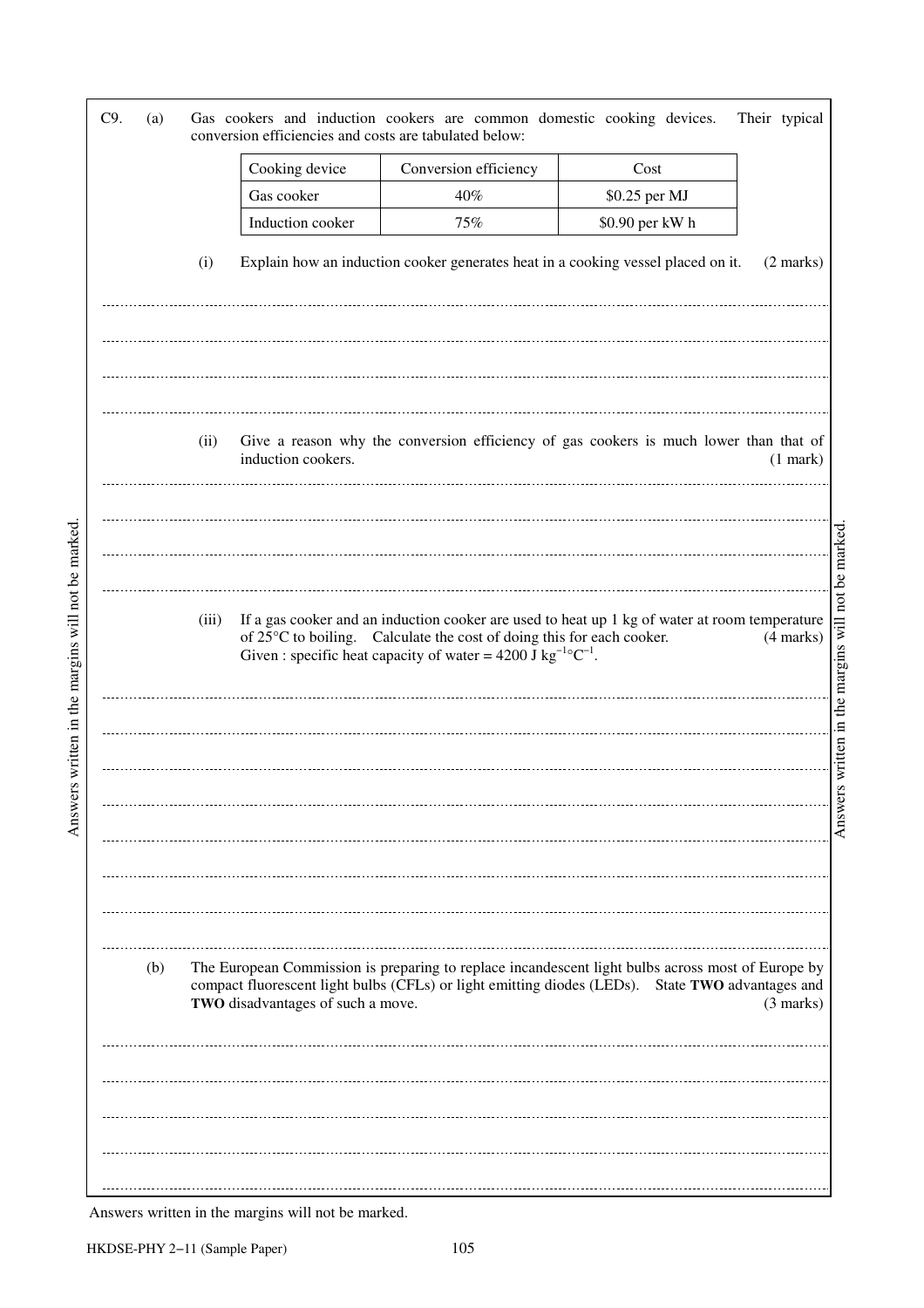## **Section D : Medical Physics**

The table shows the speed of sound in, and density of, different tissues.

| <b>Tissue</b> | Speed of sound in tissue $/m s^{-1}$ | Density / $kg \, \text{m}^{-3}$ |
|---------------|--------------------------------------|---------------------------------|
| Fat           | 1450                                 | 952                             |
| <b>Blood</b>  | 1570                                 | 1025                            |
| Muscle        | 1580                                 | 1076                            |
| Bone          | 3050                                 | 2560                            |

D1.



 A man places his spectacles on a book as shown above. What kind of lenses does he wear and what defect of vision does he have ?

 **Lenses Defect of vision**  A. converging lenses long-sightedness **B.** converging lenses short-sightedness C. diverging lenses long-sightedness D. diverging lenses short-sightedness

D2. Which of these contribute to the attenuation of ultrasound when it passes through body tissues ?

- (1) interference
- (2) scattering<br>(3) absorption
- absorption

| $\mathsf{A}$ . | $(1)$ and $(2)$ only |
|----------------|----------------------|
| В.             | $(2)$ and $(3)$ only |
| C.             | $(1)$ and $(3)$ only |
| $\mathbf{D}$   | $(1), (2)$ and $(3)$ |

D3. Which part of the body is most clearly imaged with ultrasound?

- A. lung
- B. bone<br>C. liver liver
- D. intestine

Answer :

Answer :

Answer :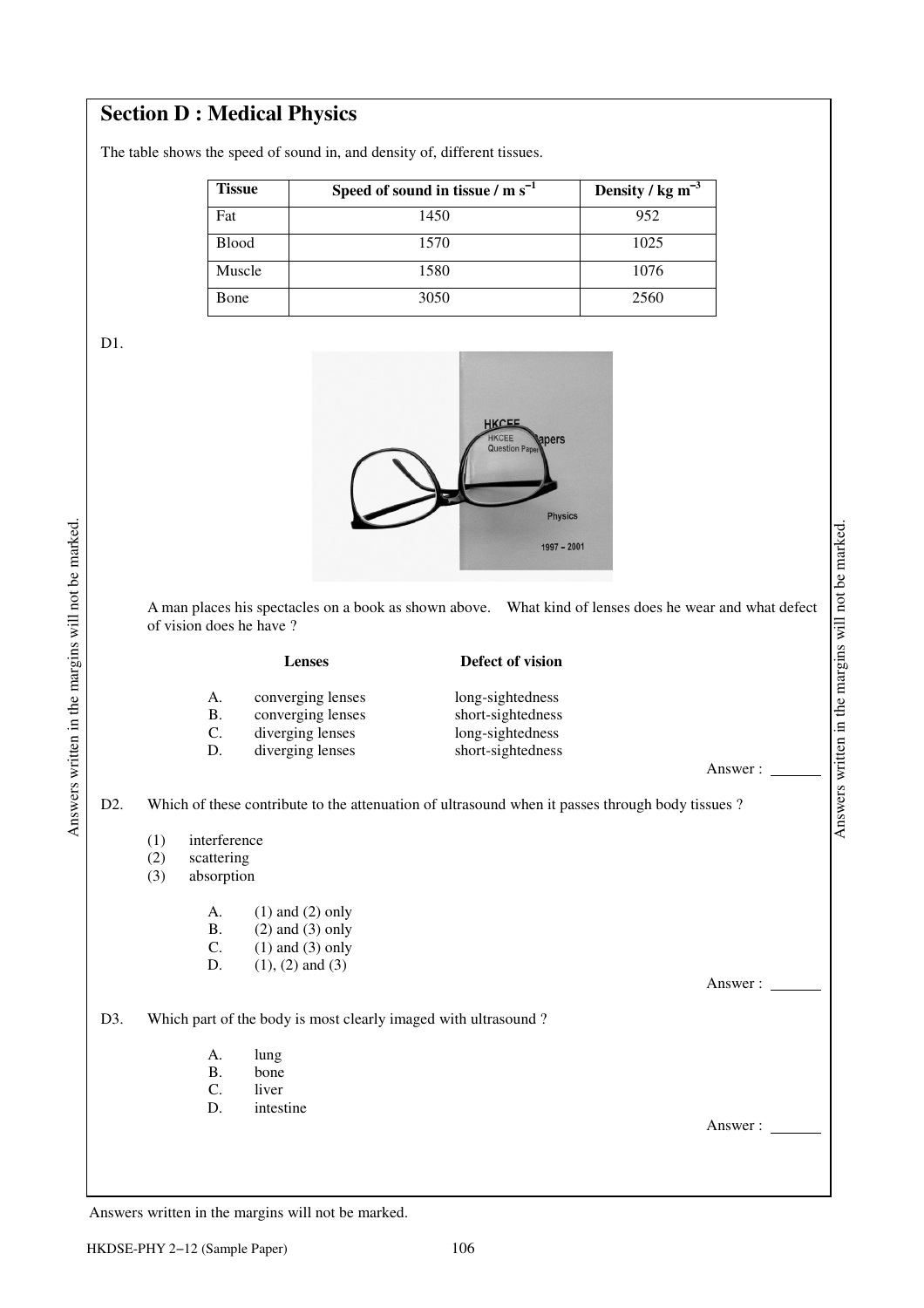| D4.              | A.                          | Ultrasound of intensity 10 mW $cm^{-2}$ is incident normally at a<br>fat-muscle interface as shown. What is the intensity of the<br>ultrasound reflected from the interface?<br>$0.11$ mW cm <sup>-2</sup>                                                                                           |                                                                    |
|------------------|-----------------------------|------------------------------------------------------------------------------------------------------------------------------------------------------------------------------------------------------------------------------------------------------------------------------------------------------|--------------------------------------------------------------------|
|                  | <b>B.</b><br>C.<br>D.       | $0.33$ mW cm <sup>-2</sup><br>$0.67$ mW cm <sup>-2</sup><br>$0.89$ mW cm <sup>-2</sup>                                                                                                                                                                                                               | incident<br>reflected<br>fat<br>interface<br>transmitted<br>muscle |
|                  |                             |                                                                                                                                                                                                                                                                                                      | Answer:                                                            |
| D5.              |                             | Which statements about Radionuclide Imaging (RNI) are correct?                                                                                                                                                                                                                                       |                                                                    |
|                  | (1)<br>(2)<br>(3)           | The image resolution of a radionuclide image is far worse than that of an X-ray image.<br>RNI relies on its ability for the study of function rather than structure.<br>A bone scan that shows a hot spot (i.e. intense increase uptake of tracer) in the bone reveals the<br>existence of a tumour. |                                                                    |
|                  | A.<br><b>B.</b><br>C.<br>D. | $(1)$ and $(2)$ only<br>$(1)$ and $(3)$ only<br>$(2)$ and $(3)$ only<br>$(1), (2)$ and $(3)$                                                                                                                                                                                                         |                                                                    |
|                  |                             |                                                                                                                                                                                                                                                                                                      | Answer:                                                            |
| D <sub>6</sub> . |                             | Why is a rotating anode used in an X-ray tube ?                                                                                                                                                                                                                                                      |                                                                    |
|                  | А.<br><b>B.</b><br>C.<br>D. | To save energy<br>To dissipate heat more efficiently<br>To produce better image resolution<br>To produce a more intense X-ray beam                                                                                                                                                                   | Answers written in the margins will not be marked                  |
|                  |                             |                                                                                                                                                                                                                                                                                                      | Answer:                                                            |
| D7.              |                             | Which criteria are essential when choosing radioactive sources as medical tracers in human bodies?                                                                                                                                                                                                   |                                                                    |
|                  | (1)<br>(2)<br>(3)           | The sources should have a short half-life.<br>The radiation emitted should have a weak ionizing power.<br>The radiation emitted should not be deflected by an electric field.                                                                                                                        |                                                                    |
|                  | А.                          | $(1)$ and $(2)$ only                                                                                                                                                                                                                                                                                 |                                                                    |
|                  | <b>B.</b><br>C.             | $(1)$ and $(3)$ only<br>$(2)$ and $(3)$ only                                                                                                                                                                                                                                                         |                                                                    |
|                  | D.                          | $(1), (2)$ and $(3)$                                                                                                                                                                                                                                                                                 | Answer:                                                            |
| D8.              | scan is taken.              | The half-life of Tc-99m is 6 hours. A patient is given an injection containing $5.7 \times 10^{-18}$ kg of Tc-99m and<br>the scan is taken 4 hours after the injection. Calculate how much Tc-99m remains undecayed when the                                                                         |                                                                    |
|                  | A.                          | $2.9 \times 10^{-18}$ kg                                                                                                                                                                                                                                                                             |                                                                    |
|                  |                             | B. $3.3 \times 10^{-18}$ kg                                                                                                                                                                                                                                                                          |                                                                    |
|                  | $\mathsf{C}$ .<br>D.        | $3.6 \times 10^{-18}$ kg<br>$3.8 \times 10^{-18}$ kg                                                                                                                                                                                                                                                 |                                                                    |
|                  |                             |                                                                                                                                                                                                                                                                                                      | Answer:                                                            |
|                  |                             |                                                                                                                                                                                                                                                                                                      |                                                                    |
|                  |                             |                                                                                                                                                                                                                                                                                                      |                                                                    |